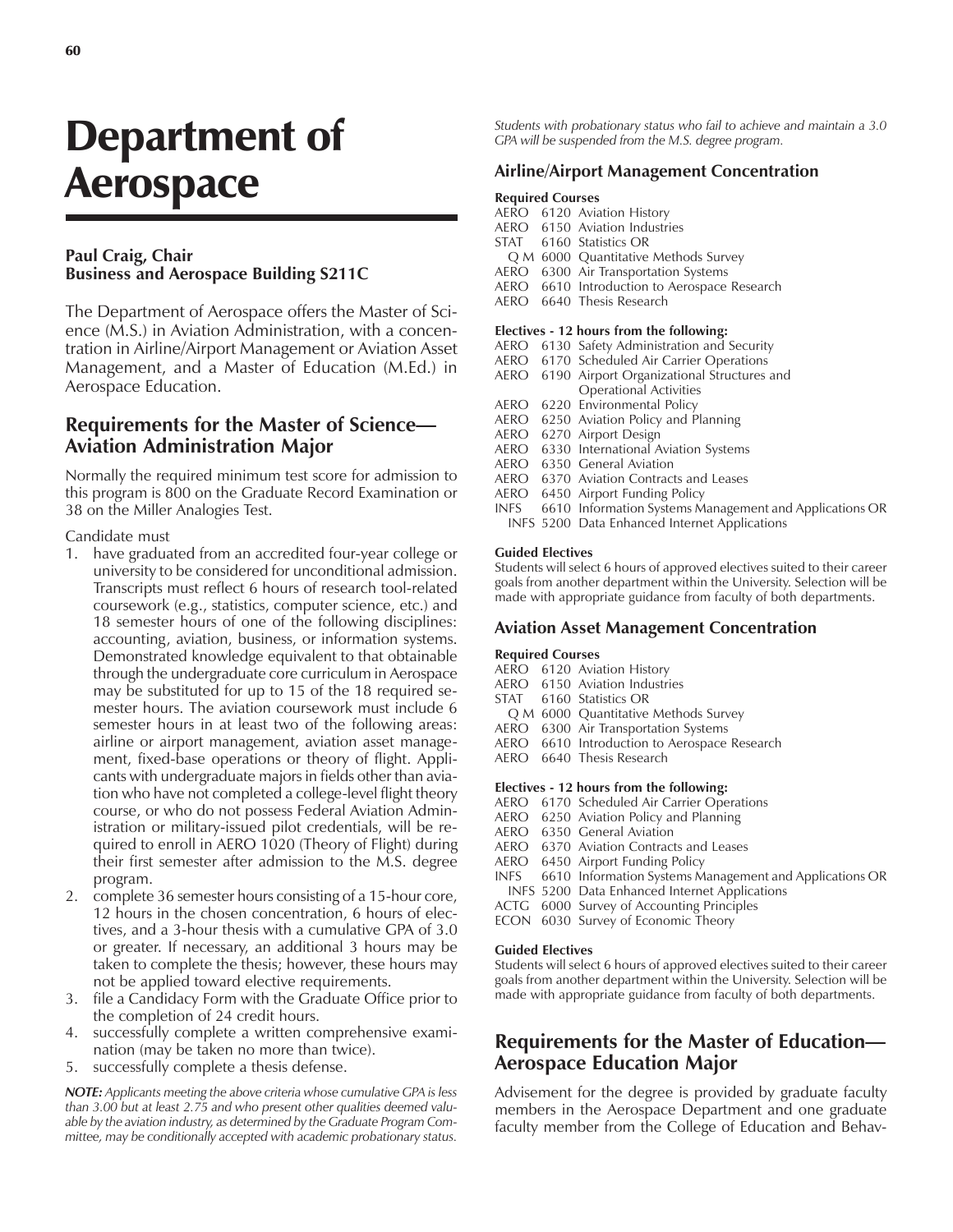ioral Science. Students in the M.Ed. degree program may elect either an aerospace or an education option. Both options consist of a 13-hour core and are designed to serve applicants interested in education or professional development programs and administration.

Normally, the required test score for admission to the M.Ed. program is 30 on the Miller Analogies Test or a satisfactory score on the Graduate Record Examination.

### Candidate must

- 1. hold a bachelor's degree from an accredited institution;
- 2. complete 34 semester hours with no more than 30 percent of the total degree hours dually listed as undergraduate/graduate hours (refer to the appropriate option for specific requirements);
- 3. be admitted by Aerospace Department's Graduate Program Committee;
- 4. file a Candidacy Form with the Graduate Office prior to the completion of 24 credit hours; and
- 5. successfully complete a written comprehensive examination (may be taken no more than twice).

### **Option 1 (Aerospace)**

#### **Required - 13 hours**

- AERO 6100 Aviation Workshop (same as YOED 6100)
- SPSE 6430 Introduction to Curriculum Development<br>AERO 6610 Introduction to Aerospace Research OR
- 6610 Introduction to Aerospace Research OR
- FOED 6610 Analysis and Application of Educational Research AERO 6120 Aviation History

### **Aerospace Electives - 12 hours**

Any 5000-level aerospace course not previously taken at the 4000 level or any 6000-level aerospace course with the approval of the student's Aerospace Department advisor.

### **Education - the following three (3) courses or courses approved by the College of Education and Behavioral Science advisor:**

- FOED 6020 Educational Foundations
- SPSE 6040 Supervision of Instruction
- SPSE 6050 Instructional Leadership

### **Option 2 (Education)**

Students choosing this option must have a designated College of Education and Behavioral Science advisor and should have the appropriate teaching license. The licensure requirement may be waived under special circumstances. A student seeking a licensure waiver must initiate a written request with the advisor, seek approval from the chair and dean of the College of Education and Behavioral Science, and forward the request to the Office of Teacher Licensure, McWherter Learning Resources Center 170.

# **Required - 13 hours**

- 6100 Aviation Workshop
- SPSE 6430 Introduction to Curriculum Development
- FOED 6610 Analysis and Application of Educational Research OR
- AERO 6610 Introduction to Aerospace Research
- AERO 6120 Aviation History

# **Electives - 12 hours**<br>**EOED** 6020 **Educ**

- 6020 Educational Foundations
- SPSE 6040 Supervision of Instruction

SPSE 6050 Instructional Leadership<br>SPSE 6080 Studies in Leadership 6080 Studies in Leadership SPSE 6250 Seminar in Curriculum Improvement<br>SPSE 6340 School Finance 6340 School Finance SPSE 6500 Studies in Education: Administration SPSE 6600 Microcomputers in Educational Administration

### **Aerospace Electives - 9 hours**

Any 5000-level aerospace course not previously taken at the 4000 level or any 6000-level aerospace course except for AERO 6100 and 6610.

### **Courses in Aerospace [AERO]**

- **5050 Aerospace Internship I.** Three credits. Prerequisite: Consent of department chair. Student employed by an acceptable airline, airport director, or aerospace industry for field work. Minimum 300 hours work required. Pass/Fail grading.
- **5071- Problems in Aerospace.** One to three credits. Individual directed **5073** study in the field of aerospace.
- **5075 Selected Readings in Aerospace.** Three credits. Prerequisite: Graduate standing. Guided readings in aviation or space. Topics alternate each semester and range from historical events to possible future developments. Discussion, presentations, and critical analysis of material.
- **5100 Airline Management.** Three credits. Airline operation and implementation of sound management practices.
- **5110 Airport Management.** Three credits. Airport operations. Development of an airport master plan.
- **5130 Aerospace Physiology.** Three credits. Instruction, readings, and structured experiences to ensure familiarity with the various physiological and health-related factors affecting a flyer's safety and performance.
- **5150 Fixed Base Operations Management.** Three credits. The FBO operator and the essential role played in general aviation.
- **5160 Aviation Law.** Three credits. Legal responsibility in the aviation industry.
- **5170 Airport Planning and Design.** Three credits. Methods utilized in airport planning and design; relationship of the airport and the community.
- **5200 Flight Instruction for Teachers.** Three credits. Flight instruction and discussion provide an opportunity to understand the airplane and its operation. Fee required.
- **5230 Advanced Air Navigation.** Three credits. Advanced navigation equipment and operation procedures, GPS, and LORAN.
- **5240 Aircraft Systems Management.** Three credits. Instruction and the requirements pertaining to activities of a flight engineer.
- **5310 Aerospace Vehicle Systems.** Three credits. Design, use, and function of typical hydraulic, mechanical, and electrical systems used on aircraft. For potential pilots, flight engineers, and mechanics.
- **5400 Space.** Three credits. Extensive study of the history of space exploration, the successes and failures of manned and unmanned efforts, and what the future may be for human beings in space.